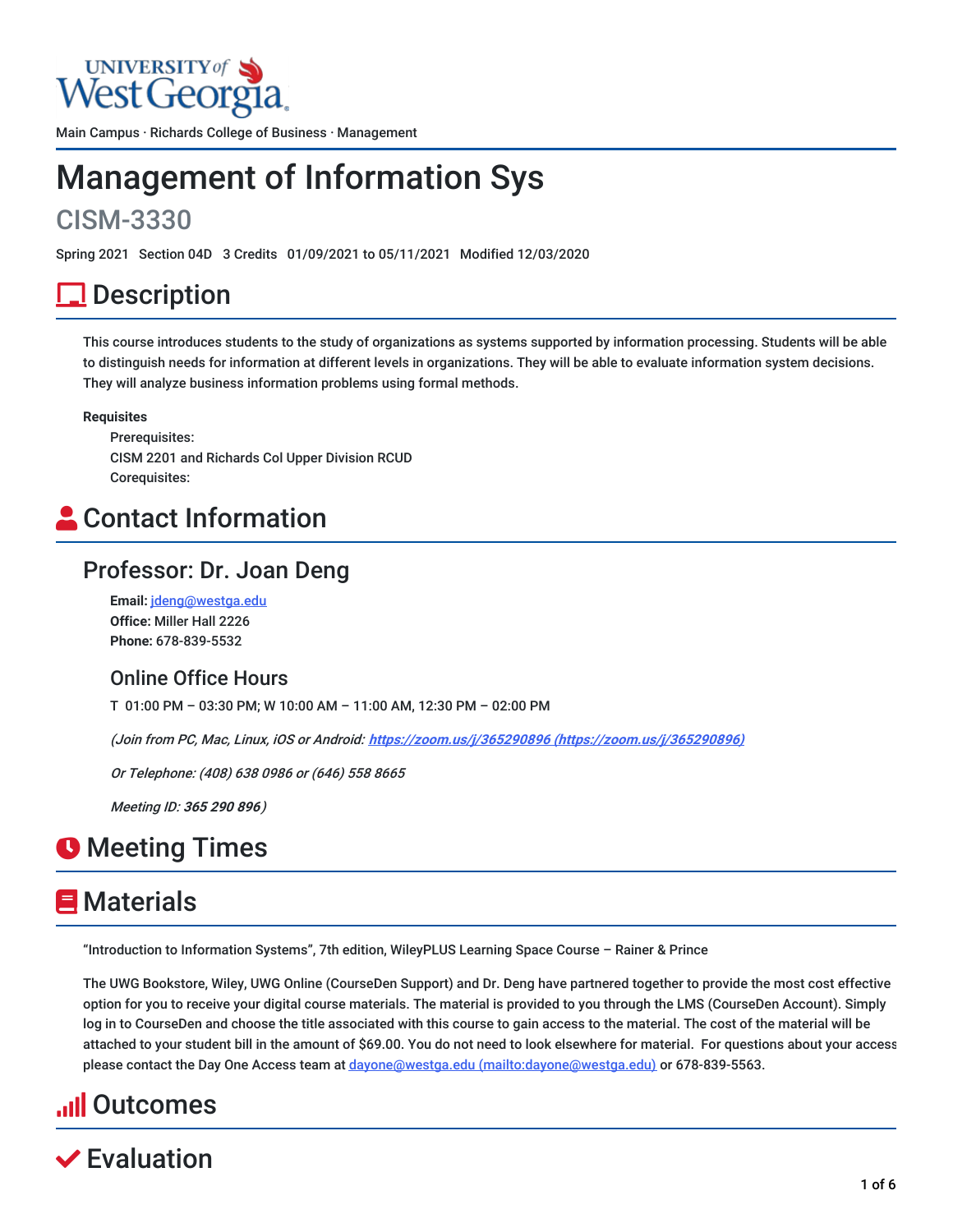### **Criteria**

| Type                      | Weight   Topic   Notes |                                                                                                                                                                                                                                                                                                                                                   |
|---------------------------|------------------------|---------------------------------------------------------------------------------------------------------------------------------------------------------------------------------------------------------------------------------------------------------------------------------------------------------------------------------------------------|
| Chapter<br>Quizzes        | 35%                    | There are online Chapter Quizzes for each chapter covered. These will further help reinforce the concepts in the<br>chapter by having you look closely through the material. Online guizzes are individual work and must be completed<br>completely on your own. You are allowed to use your book as a reference while taking the online quizzes. |
| <b>SAP</b><br>Assignments | 30%                    | There are three SAP assignments completed as individual work, a sales and distribution assignment, a materials<br>management assignment, and a financial module & excel pivot table assignment. You will be provided with a link to<br>access SAP from your personal computer.                                                                    |
| Exams                     | 35%                    | There will be three (3) exams. Each exam will be worth 100 points. These exams will consist mostly of multiple-<br>choice questions but may include other types of questions as well.                                                                                                                                                             |

### Breakdown

| Grade | Range            | <b>Notes</b> |
|-------|------------------|--------------|
| А     | 90% and above    |              |
| в     | 80-89.99%        |              |
| C     | 70 - 79.99%      |              |
| D     | 60 - 69.99%      |              |
| F     | 59.99% and below |              |

# $\Xi$  Assignments

SAP Assignments:

- SAP is an ERP (Enterprise Resource Planning) system. University of West Georgia is a member in the SAP University Alliance program. You will be required to complete three SAP assignments during the semester:
	- 1. Sales and distribution module
	- 2. Materials management module
	- 3. Financial module and an excel pivot table.
- Your SAP username and password will be posted in WileyPlus.
- It is critical to follow the provided instructions to successfully complete an SAP assignment. There is a very limited amount of correction that can be applied to your SAP program once you have saved a process.
- SAP assignments are graded against your SAP username, and your GBI account will be audited to verify YOUR completion of assignment (THIS MUST BE YOUR ORIGINAL WORK; THIS IS NOT A TEAM SUBMISSION!).
- Start on your SAP assignments as early as possible with sufficient time to resolve your programming issues.
- On the due date, SAP support is limited to assisting students uploading their SAP assignments.
- Password reset and "exceeded the number of permitted failed login attempts" resets are to be requested by email to the professor (include your name, SAP username and CISM 3330 section number). Resets may take more than 24 hours.

# **益 Schedule**

Course Schedule will be posted in WileyPlus.

# Course Policies and Resources

Students must CHECK "ANNOUNCEMENTS" ON COURSEDEN ON A DAILY BASIS for any newly released information or changes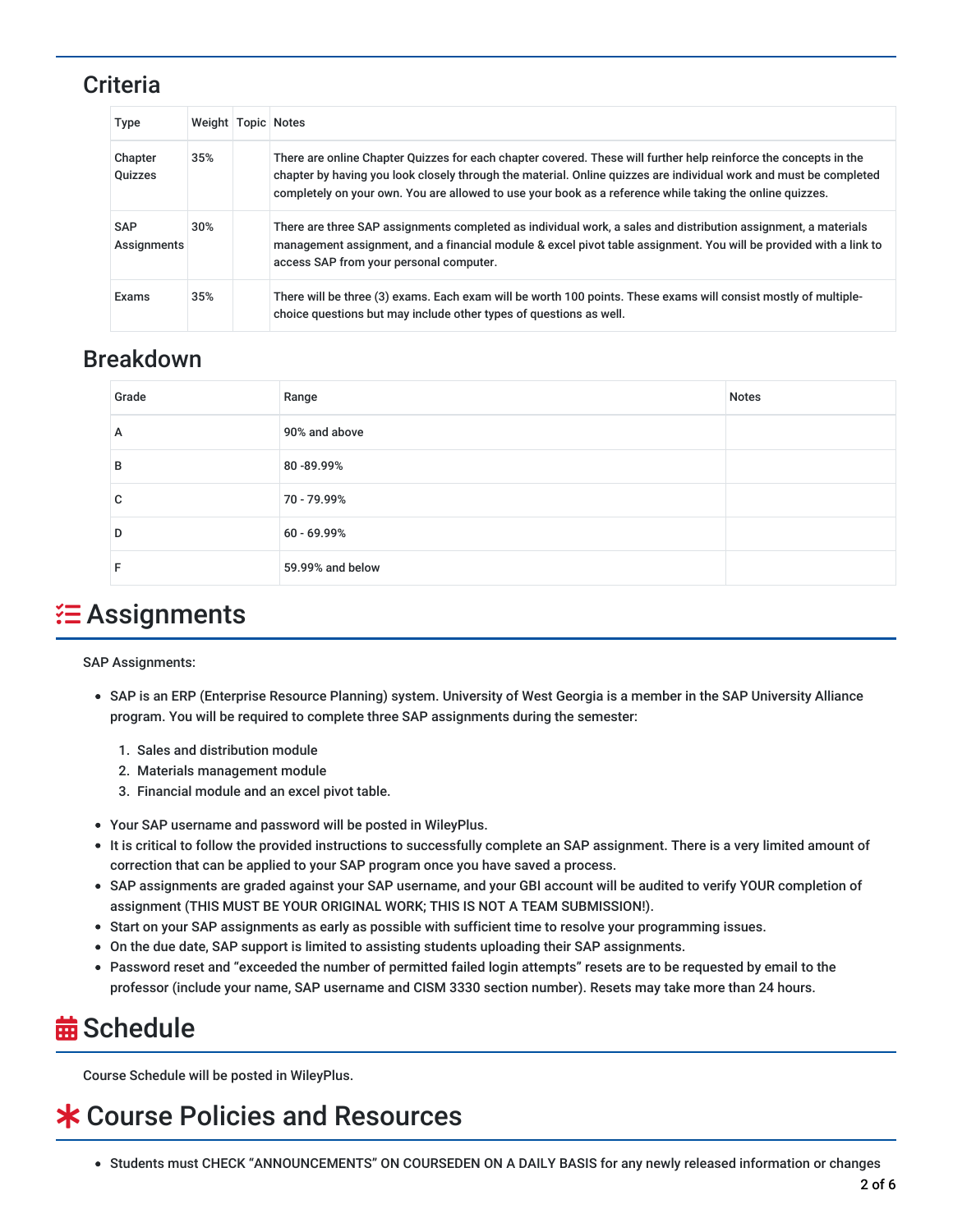concerning this course.

- Students should check their UWG email accounts on a daily basis.
- Students are responsible to find out about any changes in due dates and course content.
- It is your responsibility to keep up with the due dates and the work, as "I forgot" is not a legitimate excuse for missing a deadline.
- I expect you to turn in your assignments and complete chapter quizzes and exams on time. **Submission of late assignments or** permission to take missed quizzes and exams will be granted only under extenuating circumstances and with the provision of **appropriate documentation**, such as a medical doctor's note.
- If you need accommodations in order to meet any of the requirements of this course, please let the professor know as soon as possible, preferably by the end of the first week. I will do my very best to accommodate any legitimate need.
- All assignments/projects must be uploaded correctly to the designated WileyPlus submission box by the deadline. Submitting your assignments/projects via email attachments are not acceptable and will NOT be graded.
- Only UWG issued e-mail addresses will be answered by the professor. CourseDen mail is not utilized by the Professor (neither read nor answered).
- All e-mails to the Professor are to be sent to [jdeng@westga.edu](mailto:jdeng@westga.edu). Please make sure you use CISM 3330 as the subject line, so that I recognize that it is from one of you, and so that my spam filter do not accidentally delete your message. Emails will be answered within hours if not immediately. Although attempts will be made to reply as quickly as possible, you should not assume that all the emails sent after 10:00 PM or over the weekend will be replied on the same day. **I REPLY TO ALL EMAILS. IF YOU DO NOT GET A REPLY WITHIN A 24-HOUR PERIOD, ASSUME I DO NOT RECEIVE IT AND PLEASE RESEND.**
- Study partners are encouraged in the completion of assignments. However, each student is required to complete and submit his/her own work. Copied work will be considered plagiarism and will result in academic discipline.
- Scholastic Dishonesty: The State University of West Georgia Academic Honesty Policy will be enforced. You can read this policy at http://www.westga.edu/~vpaa/handrev/207 [\(http://www.westga.edu/~vpaa/handrev/207\).](http://www.westga.edu/~vpaa/handrev/207)
- The professor reserves the right to change any part of this document including the schedule and/or requirements.

# College/School Policies

### Wolf Pact

Having read the Honor Code for the University of West Georgia, I understand and accept my responsibility to uphold the values described therein and to conduct myself in a manner that will reflect the values of UWG and the Richards College of Business so as to respect the rights of all UWG community members. As a UWG student, **I will represent myself truthfully and complete all academic assignments honestly and within the parameters set by my instructor**.

I understand and accept that if I am found guilty of violations (through processes due me as a UWG student and outlined in the UWG Student Handbook), penalties will be imposed.

I also recognize that my responsibility includes a willingness to confront members of the UWG community if I feel there has been a violation of the Honor Code.

Ultimately, I will conduct myself in a manner that promotes UWG as the best place to work, learn, and succeed for my generation, and those to come!

### About the Richards College of Business

#### **Vision**

To become a globally recognized college of business preparing forward-thinking, responsible leaders.

#### **Mission**

We are in the business of transforming lives through education, engagement, and experiences.

#### **Strategic Goals and Values**

#### Student Success

Admit quality students and provide them with an education that is rich in experiences and engagement opportunities to prepare them to be effective and ethical professionals.

#### Academic Success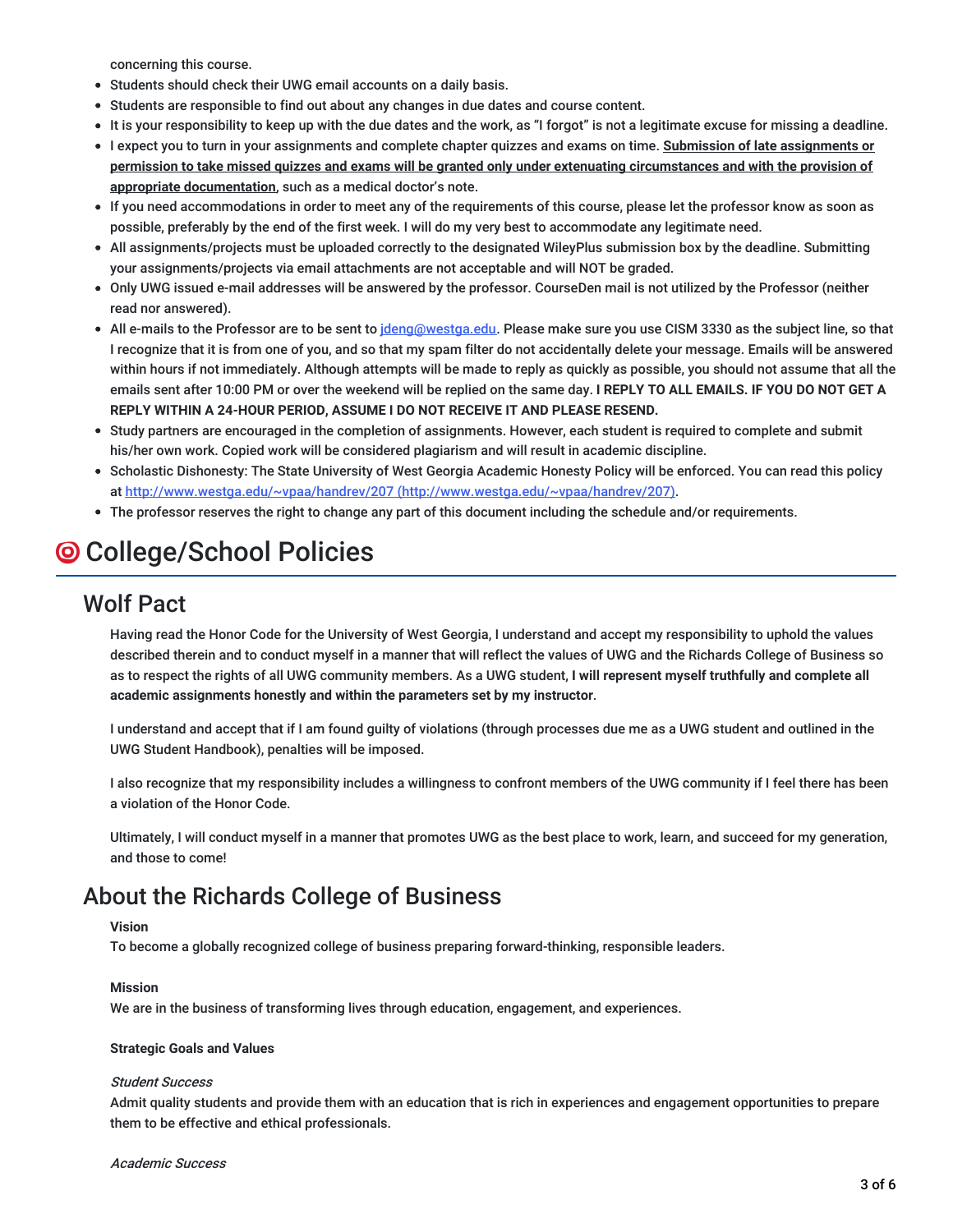Recruit, retain and develop faculty and staff by providing sufficient resources to support dynamic and up-to-date bachelor and master-level curricula, to conduct research and other professional activities, and to support engagement with all stakeholders.

#### Operational Success

Recruit, retain and develop administrative management and staff personnel to manage, develop and support infrastructure and those activities that build internal and external partnerships while working in an ever-changing environment.

#### Ethical Values

The Richards College of Business community (administrators, faculty, staff, students, and business partners) share a commitment to the principles of honesty and integrity in interactions and undertakings, accountability for personal behavior, and respect for the rights, differences, and dignity of others. In addition, we strive to continuously improve our abilities to recognize unethical behavior and to make ethical and moral decisions.

# **Institutional Policies**

### Academic Support

**Accessibility Services:** Students with a documented disability may work with UWG Accessibility Services to receive essential services specific to their disability. All entitlements to accommodations are based on documentation and USG Board of Regents standards. If a student needs course adaptations or accommodations because of a disability or chronic illness, or if he/she needs to make special arrangements in case the building must be evacuated, the student should notify his/her instructor in writing and provide a copy of his/her Student Accommodations Report (SAR), which is available only from Accessibility Services. Faculty cannot offer accommodations without timely receipt of the SAR; further, no retroactive accommodations will be given. For more information, please contact Accessibility Services [\(https://www.westga.edu/student-services/counseling/accessibility](https://www.westga.edu/student-services/counseling/accessibility-services.php)services.php).

**Center for Academic Success:** The Center for Academic Success [\(http://www.westga.edu/cas/\)](http://www.westga.edu/cas/) provides services, programs, and opportunities to help all undergraduate students succeed academically. For more information, contact them: 678-839-6280 or cas@westga.edu.

**University Writing Center:** The University Writing Center [\(https://www.westga.edu/writing/\)](https://www.westga.edu/writing/) assists students with all areas of the writing process. For more information, contact them: 678-839-6513 or writing@westga.edu.

### Online Courses

UWG takes students' privacy concerns seriously: technology-enhanced and partially and fully online courses use sites and entities beyond UWG and students have the right to know the privacy policies of these entities. For more information on privacy and accessibility for the most commonly used sites, as well as technology requirements visit the UWG Online [\(https://uwgonline.westga.edu/\)](https://uwgonline.westga.edu/) site.

Students enrolled in online courses can find answers to many of their questions in the Online/Off-Campus Student Guide [\(http://uwgonline.westga.edu/online-student-guide.php\).](http://uwgonline.westga.edu/online-student-guide.php)

If a student is experiencing distress and needs help, please see the resources available at the UWG Cares (http://www.westga.edu/UWGCares/) site. Online counseling [\(https://www.westga.edu/student-services](http://www.westga.edu/UWGCares/)[/counseling/index.php\)](https://www.westga.edu/student-services/counseling/index.php) is also available for online students.

### Honor Code

At the University of West Georgia, we believe that academic and personal integrity are based upon honesty, trust, fairness, respect, and responsibility. Students at West Georgia assume responsibility for upholding the honor code. West Georgia students pledge to refrain from engaging in acts that do not maintain academic and personal integrity. These include, but are not limited to, plagiarism, cheating, fabrication, aid of academic dishonesty, lying, bribery or threats, and stealing.

The University of West Georgia maintains and monitors a confidential Academic Dishonesty Tracking System. This database collects and reports patterns of repeated student violations across all the Colleges, the Ingram Library, and the School of Nursing. Each incidence of academic dishonesty is subject to review and consideration by the instructor, and is subject to a range of academic penalties including, but not limited to, failing the assignment and/or failing the course. Student conduct sanctions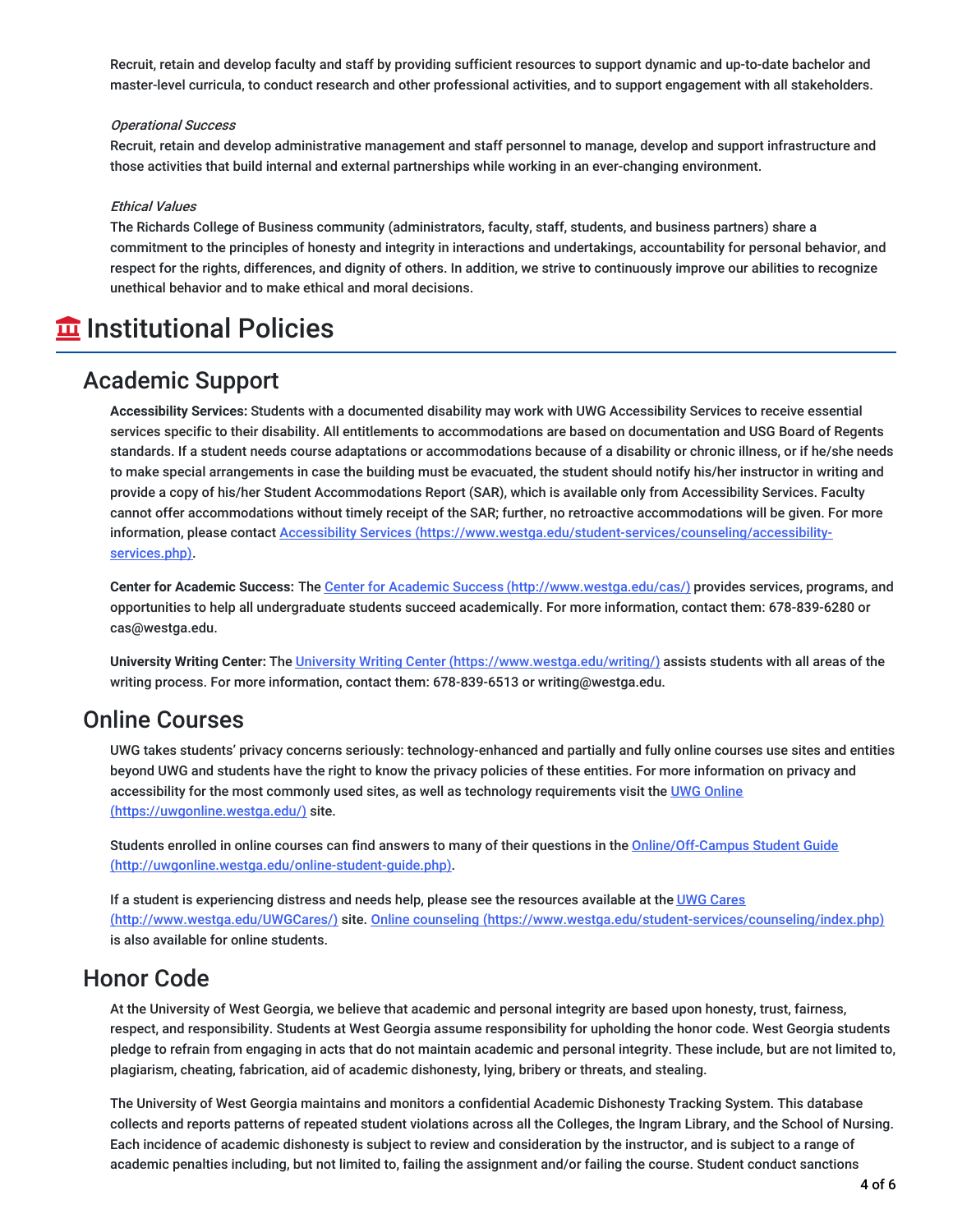range from verbal warning to suspension or expulsion depending on the magnitude of the offense and/or number of offenses. The incident becomes part of the student's conduct record at UWG.

Additionally, the student is responsible for safeguarding his/her computer account. The student's account and network connection are for his/her individual use. A computer account is to be used only by the person to whom it has been issued. The student is responsible for all actions originating through his/her account or network connection. Students must not impersonate others or misrepresent or conceal their identities in electronic messages and actions. For more information on the University of West Georgia Honor Code, please see the Student Handbook [\(https://www.westga.edu/administration/vpsa/handbook-code-of](https://www.westga.edu/administration/vpsa/handbook-code-of-conduct.php)conduct.php).

## UWG Email Policy

University of West Georgia students are provided a MyUWG e-mail account. The University considers this account to be an official means of communication between the University and the student. The purpose of the official use of the student e-mail account is to provide an effective means of communicating important university related information to UWG students in a timely manner. It is the student's responsibility to check his or her email.

### Credit Hour Policy

The University of West Georgia grants one semester hour of credit for work equivalent to a minimum of one hour (50 minutes) of in-class or other direct faculty instruction AND two hours of student work outside of class per week for approximately fifteen weeks. For each course, the course syllabus will document the amount of in-class (or other direct faculty instruction) and out-ofclass work required to earn the credit hour(s) assigned to the course. Out-of-class work will include all forms of credit-bearing activity, including but not limited to assignments, readings, observations, and musical practice. Where available, the university grants academic credit for students who verify via competency-based testing, that they have accomplished the learning outcomes associated with a course that would normally meet the requirements outlined above (e.g. AP credit, CLEP, and departmental exams).

### HB 280 (Campus Carry)

UWG follows University System of Georgia (USG) guidance: http://www.usq.edu/hb280/additional\_information# (http://www.usg.edu/hb280/additional\_information)

You may also visit our website for help with USG Guidance: https://www.westga.edu/police/campus-carry.php [\(https://www.westga.edu/police/campus-carry.php\)](https://www.westga.edu/police/campus-carry.php)

### Mental Health Support

If you or another student find that you are experiencing a mental health issue, free confidential services are available on campus in the [Counseling](https://www.westga.edu/student-services/counseling/) Center. Students who have experienced sexual or domestic violence may receive confidential medical and advocacy services with the Patient Advocates in Health [Services](https://www.westga.edu/student-services/health/). To report a concern anonymously, please go to [UWGcares](https://www.westga.edu/uwgcares/).

### ELL Resources

If you are a student having difficulty with English language skills, and / or U.S. culture is not your home culture, specialized [resource](https://www.westga.edu/academics/isap/ell-resources.php)s are available to help you succeed. Please visit the E.L.L. resource page for more information.

### COVID-19

**Proctored Exams/Online Instruction:** Students should be aware and plan ahead for the possibility of having to complete all courses and/or exams online or in a proctored environment. This means talking with your instructors about what minimum technical requirements (software and hardware) will be required should your class move online or a student's personal needs dictate. This also includes making plans for internet access at whatever location participation may occur.

Virtual or in-person proctored exams, if your instructor should require them, may result in an additional cost to the student. Please discuss these details with your instructor or see the information provided here.

**Face Coverings:** Effective July 15, 2020, University System of Georgia institutions, including the University of West Georgia, will require all faculty, staff, students, and visitors to wear an appropriate face covering while inside campus facilities/buildings where